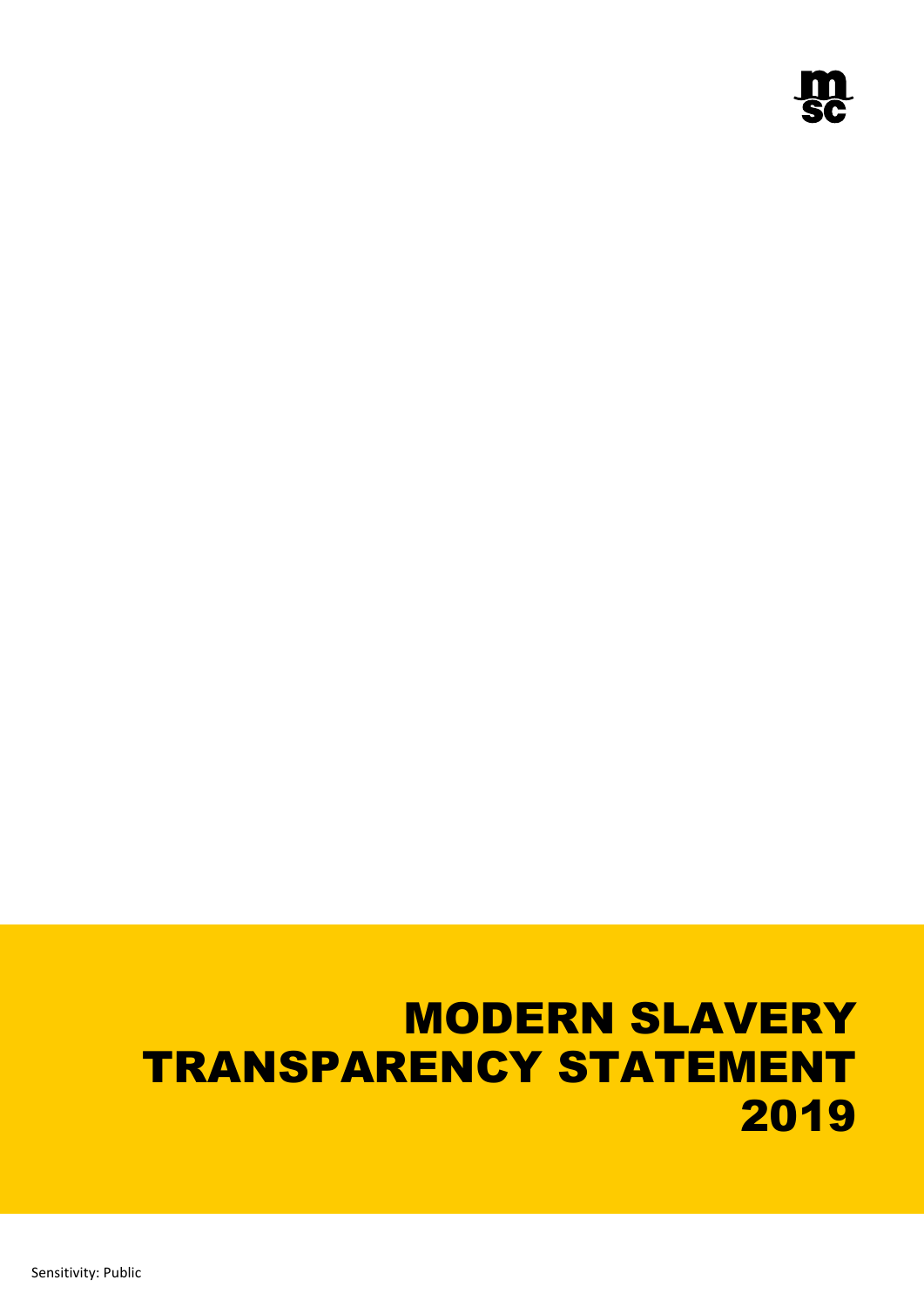# MODERN SLAVERY TRANSPARENCY STATEMENT 2019

FINANCIAL YEAR 2019

MSC Mediterranean Shipping Company SA (thereafter "MSC") submits this statement in accordance with Section 54 of the UK Modern Slavery Act 2015. It describes key current practices and processes that MSC takes to identify, prevent, and mitigate the risk of modern slavery, slavery-like practices and human trafficking in its business activities and its supply chain as part of its broader Human Rights Due Diligence Process.

In line with MSC's commitment to advance responsible business conduct, this document also takes into account relevant considerations as contained in the Australian "Commonwealth Modern Slavery Act 2018 - Guidance for Reporting Entities"[1](#page-1-0) and related recent developments in national legislations on this matter.

The reporting areas addressed below cover the financial year 2019. Information on actions taken to address emerging risks in relation to Modern Slavery during the COVID-19 pandemic are updated as of end of July 2020, to address the additional requirements listed in the UK Home Office new Guidance published in April 2020. Although these actions and related challenges delayed the drafting of this statement, the official extended deadline granted by the UK Home Office was respected.

Previous versions of MSC Modern Slavery Transparency Statements are publicly available on MSC's website: [msc.com/modern-slavery-statement](https://www.msc.com/modern-slavery-statement)

# ORGANISATIONAL STRUCTURE

Headquartered in Geneva, Switzerland, and privately owned, MSC Mediterranean Shipping Company SA is a global business engaged in the transportation of goods via road, rail, sea and inland waterways and related logistics activities, covering 155 countries across five continents. MSC operates a fleet of 560 vessels sailing on more than 200 trade routes, calling at over 500 ports. MSC employs employ 47'000 employees for its offshore and onshore activities.

This statement refers to MSC's Cargo Division which consists of the following entities:

- **MSC and its global network of 228 Agencies** (thereafter "MSC Agencies") responsible for commercial and operational activities in each of the countries where services are provided. Agencies include Mediterranean Shipping Company (UK) Limited and Mediterranean Shipping Company (Australia) Pty. Ltd;
- **MEDLOG, MSC's logistics arm**, which is present in 70 countries worldwide and provides multimodal inland transport, storage, and value-added service solutions;
- **Terminal Investment Limited (TiL),** MSC's subsidiary, which is one of the world's largest and most geographically diverse container terminal managing investors. Active in 30 countries across five continents, with highly strategic assets located in key gateways for global trade, TiL enjoys a presence at seven of the world's 30 busiest ports by volume;
- **MSC shipmanagement offices** based respectively in Limassol, Cyprus, and Sorrento, Italy (thereafter "MSC Shipmanagement"), responsible for managing crew on board cargo ships, training activities and for the technical management of the MSC fleet

For more information visit: [msc.com](http://www.msc.com/) an[d msc.com/sustainability](https://www.msc.com/sustainability)

<span id="page-1-0"></span><sup>1</sup> <https://www.homeaffairs.gov.au/criminal-justice/files/modern-slavery-reporting-entities.pdf>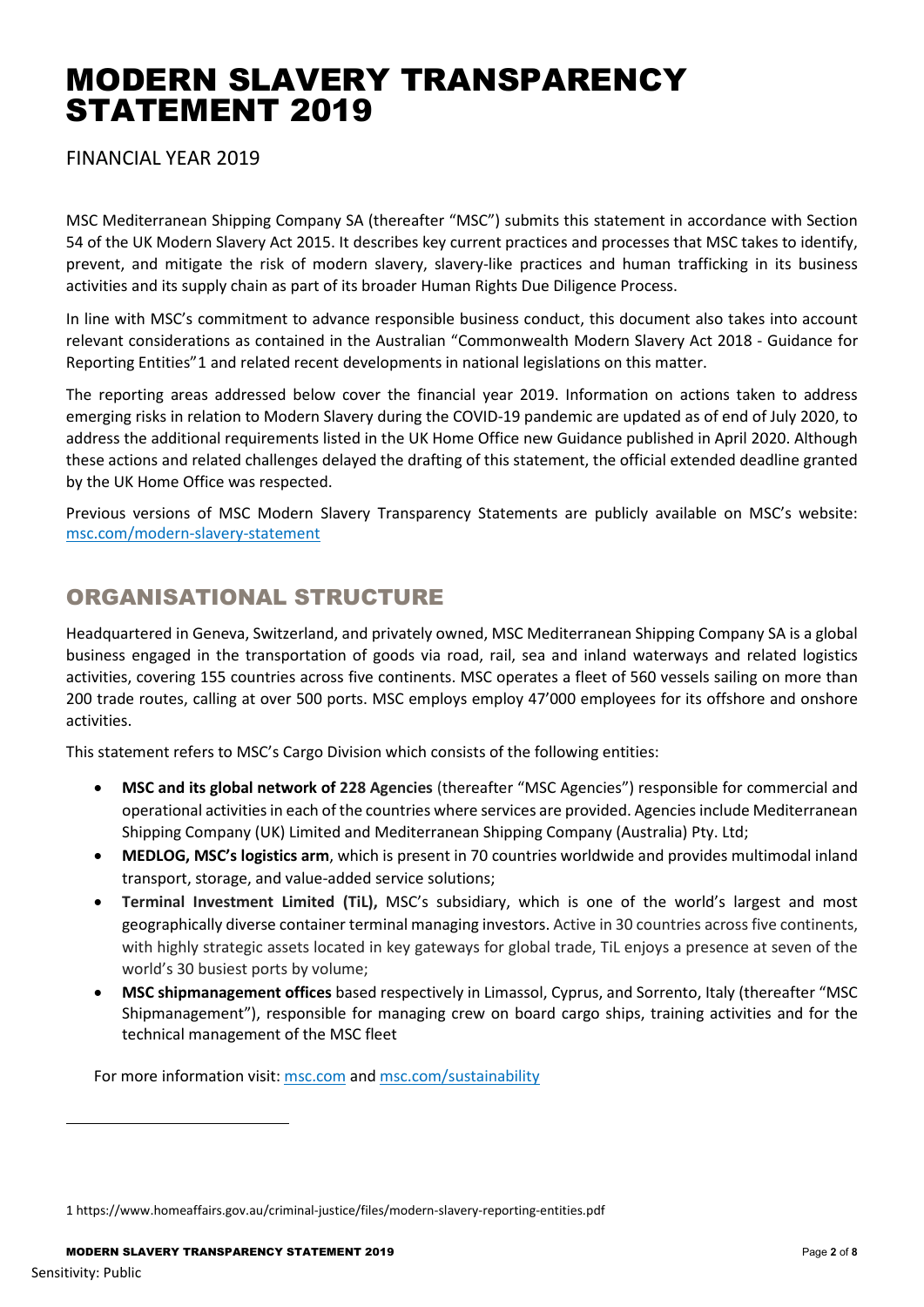## HUMAN RIGHTS DUE DILIGENCE PROCESS

#### STRENGTHENING MSC'S POLICY COMMITMENT AGAINST MODERN SLAVERY

Considering MSC's global operations and the international shipping sector's complex regulatory framework, ensuring MSC's compliance with its legal obligations is a daily task that requires continuous monitoring of applicable laws and regulations. To meet this challenge, MSC has created a compliance program in accordance with the ethical standards of responsible business conduct as set forth in the **MSC Code of Business Conduct (the "Code").** The Code is applicable to all MSC's employees worldwide. It includes dedicated chapters on Human Rights and Labour Standards as well as on Occupational Health and Safety.

In the spirit of constant development of its compliance program and adherence to international standards and principles, including the United Nations Global Compact Ten Principles in the areas of anti-corruption, human rights, labour, and the environment, in 2019 MSC launched a review process of all sections and topics of its Code of Business Conduct. This was done in collaboration with relevant in-house subject matter experts. The revised version of the Code was published in 2020.

The revised version of the chapter "Human Rights and Labour Standards" of the Code, further clarifies MSC's systematic approach to Modern Slavery. In this respect, MSC prohibits a person's economic and social exploitation by another for personal and/or commercial gain, forced and compulsory/involuntary labour as defined in the ILO C029-Forced Labour Convention, 1930 (No. 29), the use of prison labour and any forms of slavery or servitude, including bondage labour and human trafficking, in the company's operations and value and supply chains. It also strictly prohibits the use of child labour, adhering to relevant international standards related to children's rights, such as the ILO C138-Minimum Age Convention, 1973 (No. 138), the ILO C182-Worst Forms of Child Labour Convention, 1999 (No. 182) and the United Nations Convention on the Rights of the Child (UNCRC).

Additionally, being an international ocean carrier, the revised version of the chapter "Human Rights and Labour Standards" of the Code refers to MSC's sector-specific human rights regulatory framework, addressing compliance with relevant provisions as contained in applicable maritime conventions adopted at the international level, such as the ILO Maritime Labour Conventions, 2006 (thereafter "MLC, 2006").

#### INTERNAL RISK ANALYSIS AND ASSESSMENT

**MSC's cross-functional Human Rights Function** provides policy guidance and supports due diligences efforts, both internally and externally, in the areas of Business and Human Rights, Labour Standards and Modern Slavery, for all MSC's Cargo Division. Having a strong human rights background and expertise, the Function designed tailormade initial policies, processes, and procedures, working in close cooperation with key departments and business units.

Ongoing activities adopt a human-rights based approach, aiming to leverage existing due diligence processes and compliance infrastructure within the organisation to maximise the creation of long-term sustainable value, while preventing and/or mitigating adverse impacts on people and communities. Throughout 2019, the Function continued to further improve internal processes, promoting policy development across the organisation and embedding relevant human rights considerations into the work of key departments, as part of MSC's Human Rights Due Diligence Process. The latter is designed as a continuous improvement process which can be adapted to the following considerations: emerging human rights considerations and risks arising from MSC's evolving and future business operations and operating contexts, relevant developments at the national and international level over time as well as to internal level of maturity and understanding of areas related to Business and Human Rights.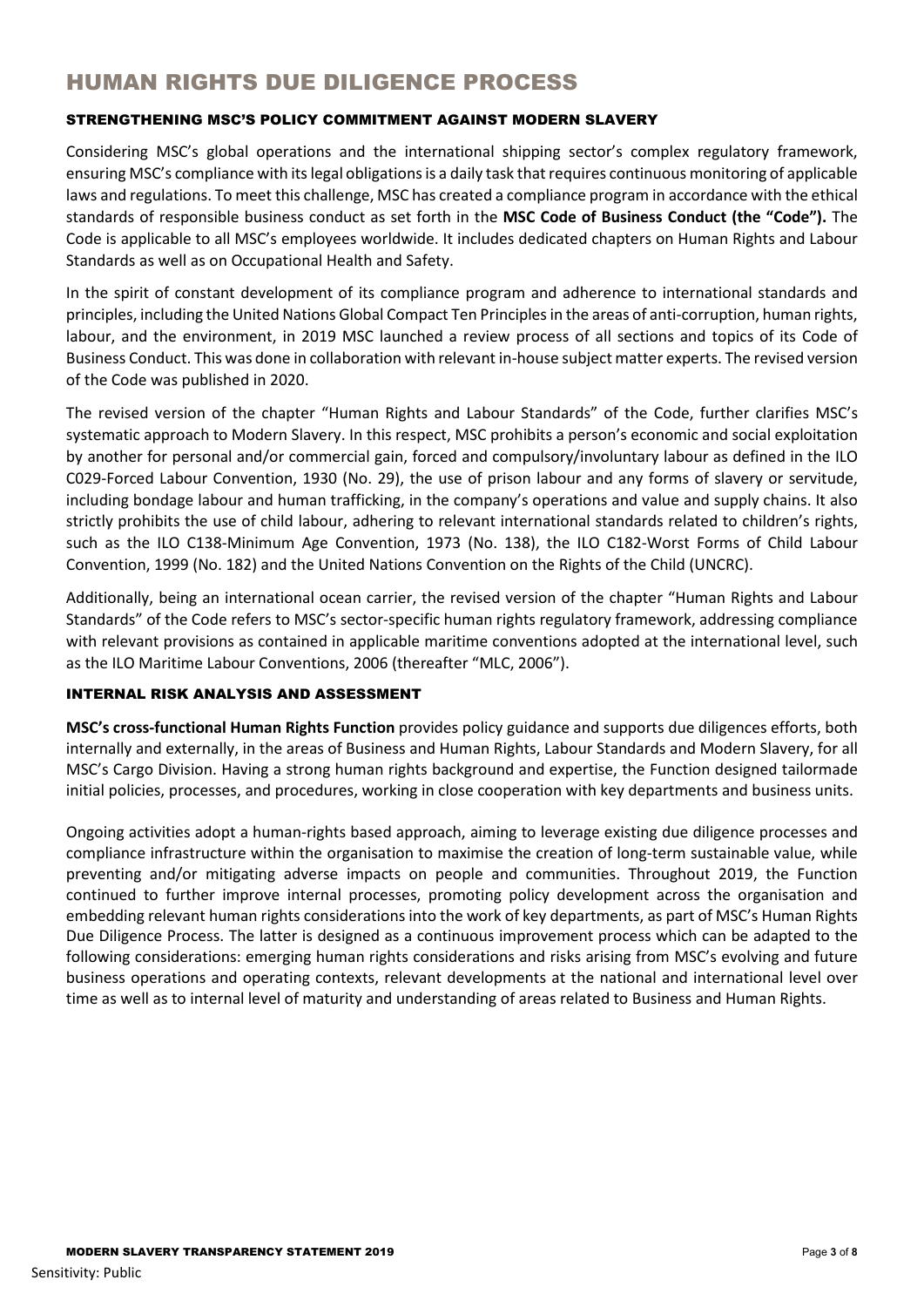#### **GLOBAL VIRTUAL AUDIT**

One of the most significant activities to further advance MSC's internal risk analysis and assessment included the integration of specific human rights/Modern Slavery considerations into the Global Virtual Audit, which was conducted during 2018 by MSC Corporate Audit Department. Results were evaluated during 2019 and a new round of assessment will be launched by the end of 2020.

The Global Virtual Audit was performed using a web tool provided by a specialised third-party. It is designed to assess the maturity of the Internal Control System (ICS) of each MSC Agency, aiming to achieve the following objectives:

- Perform a global standard risk assessment on targeted key processes
- Enhance MSC Headquarters' (HQ) awareness of the **perception** of risks levels for key processes under scope
- Increase audit coverage with a combination of physical and remote audits
- Adapt an MSC audit universe and orient audit scope accordingly

A set of Audit Questionnaires was developed for each process, based on key internal controls under the responsibility of MSC Geneva subject matter experts and business owners, in line with relevant MSC HQ policies/procedures. The methodology used to design specific human rights/Modern Slavery questions follows a human rights-based approach, in line with MSC's commitment to human rights and applicable standards and principles of responsible business conduct as set forth in relevant sections of the MSC Code of Business Conduct. This was essential not only to assess compliance matters, but also to improve the internal understanding of challenges, their respective root causes whenever possible and the stage of implementation of remediation programmes. This naturally enhances a long-term participatory process and dialogue with concerned stakeholders.

In order to conduct a full assessment from a human rights perspective, to work together on corrective actions, and to come to a consensus on how critical areas of concern can best be improved, the following problem analyses were undertaken in response to the request for information:

- Analysis of prevailing norms, legal systems and/or industry standards against relevant international standards and MSC's expectations in relation to relevant responsible business practices
- Analysis of role/behaviours and cultural patterns to assess accountability concerns and differentiate patterns as factors of **resistance** to change from those as a **factor** to change
- Causality analysis with different kinds and levels of causes
- Vulnerability analysis to further address country-specific situations and/or potentially disproportionate adverse impacts on identified vulnerable categories of workers
- Analysis of supporting evidence documentation and/or explanationsfor future policy development/policy guidance purposes and best-practice development and sharing

A preliminary risk rating was associated with each audit question, based on the answers and evidence gathered from each Agency. The level of risk severity will be re-assed over time against associated considerations arising from the abovementioned problem analysis. All necessary follow-up activities are conducted with relevant stakeholders when needed.

#### INTERNAL MONITORING MECHANISMS

Throughout 2019, the Compliance Team continued to work closely with the Corporate Audit Department and with local "Code implementers" based in each of the MSC Agencies worldwide, to assess and monitor the implementation of the Code as well as compliance with all ethical standards, applicable laws, regulations, procedures, and relevant policies.

Additionally, the Global Human Resources Department, continued to monitor the implementation of policies and compliance with relevant country-specific domestic laws and requirements, including applicable employment laws and labour standards.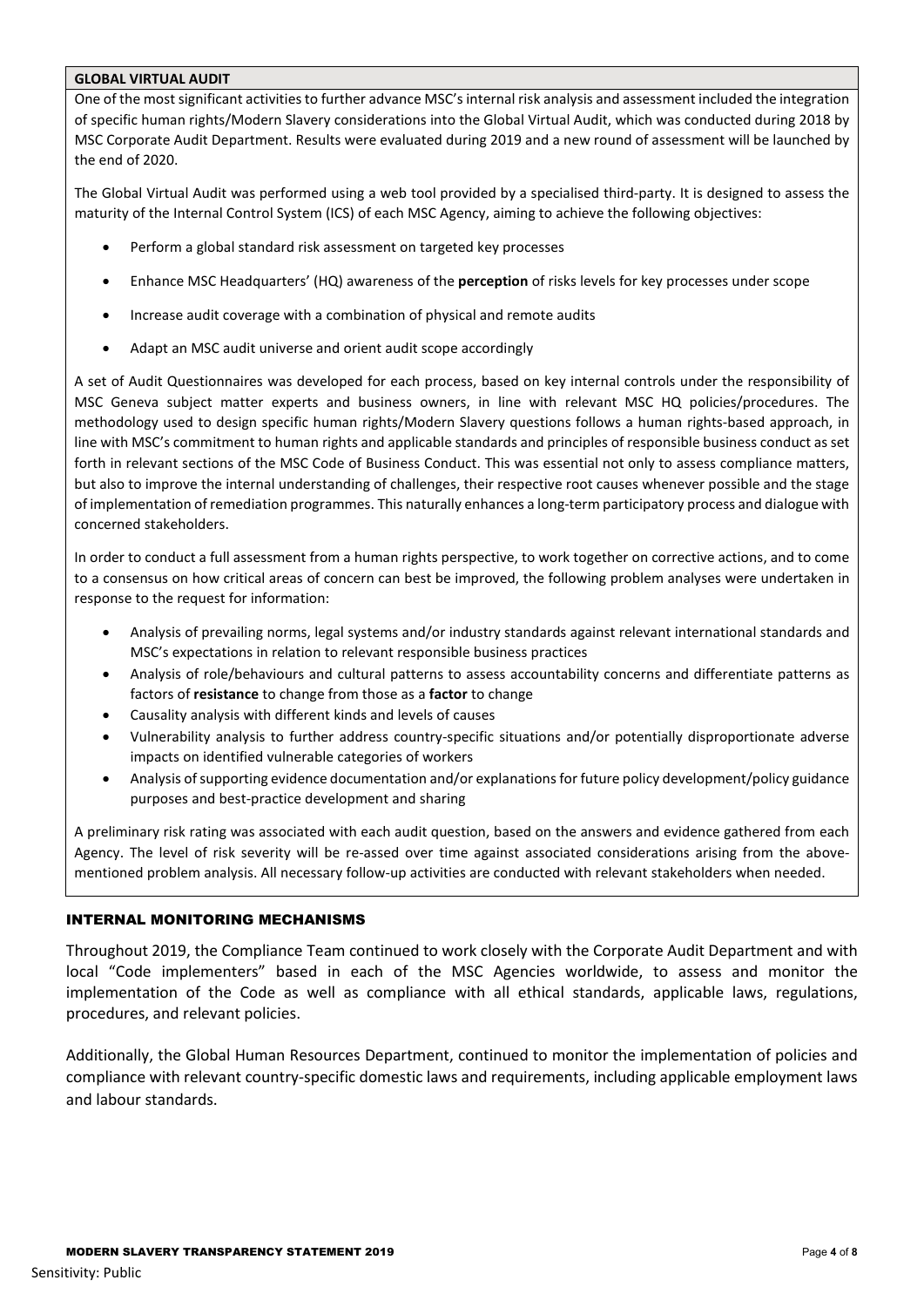#### EMPLOYEES REPORTING CHANNEL

Establishing a culture of speaking-up is a continuous objective for MSC. In that respect, confidential means of reporting such as the "MSC Speak Up Line" are at employees' disposal to raise their concerns. The Speak Up Line is an online platform developed by a third-party service provider, which complements MSC's existing reporting procedures.

Throughout 2019, as required by MSC's Values, **MSC Speak Up Line** led to an open and accountable workplace. Our employees worldwide were strongly encouraged to report any misconduct or violation of laws without fear of retaliation. The mechanism is adapted to applicable laws and requirements. All reports received were carefully and confidentially evaluated on a case-by-case basis by experts in the relevant subject matter concerned. Depending on the report, internal investigations may be initiated, and an action plan is adopted where deemed necessary

#### ENHANCING HUMAN RIGHTS DUE DILIGENCE RISK ASSESSMENT WITH THIRD PARTIES

MSC expects third parties to comply with applicable laws as well as to adhere to and support similar standards and principles of responsible business conduct, including in relation to human rights and Modern Slavery. In this respect, throughout 2019, the MSC's Human Rights Function continued to work closely with relevant departments to further strengthen supply chain's human rights due diligence control mechanisms and adding layers to MSC risk assessment whenever relevant. Main activities included:

- **Tailored revision of contractual requirements and/or tailored inclusion of contractual requirements related to human rights/Modern Slavery**, in line with MSC's standards and expectations, in collaboration with Contract Team. Contractual requirements imposed on third parties are based on a high-level risk assessment and preliminary supply chain mapping. The approach is tailored as it is proportionated based on the risks identified and/or potential risks considered when assessing third parties' relevant documentation provided during rounds of contracts negotiations. Inclusion of specific provisions include, but are not limited to, the following factors: third party industry /sector with different operating circumstances, third party's location (country/countries of operations and/or location of the Headquarters); types of service agreement and nature of the work under the terms of the contract; third party's business/supply chain model; technical and/or industry-specific labour or employment standards that are applicable to the contract, third party's level of maturity of human rights due diligence processes and commitment to adhere to relevant international standards
- **Due Diligence engagement with Third Parties** whenever appropriate, to raise awareness of MSC's sectorspecific human rights regulatory framework, MSC's Human Rights Due Diligence Process and/or agreement on respective expectations in with respect to human rights commitments to be detailed in contracts;
- **Inclusion of specific human rights considerations in the pilot phase of the vendor homologation process, as part of the broader MSC Responsible Procurement Process.** MSC is currently re-assessing and working on improving processes and procedures related to a number of critical areas, including supply chain risks, relationship management optimisation, and supplier performance management/auditing processes. At this stage, the pilot phase of the homologation covers some selected areas and vendors' categories, with a vendor's questionnaire that must be filled in and must include all the evidence to support any answer (e.g., certificates, procedures, reports, etc.). Pre-screening questions related to Modern Slavery's topics were included in the pilot version of the "MSC Vendor's Homologation Questionnaire".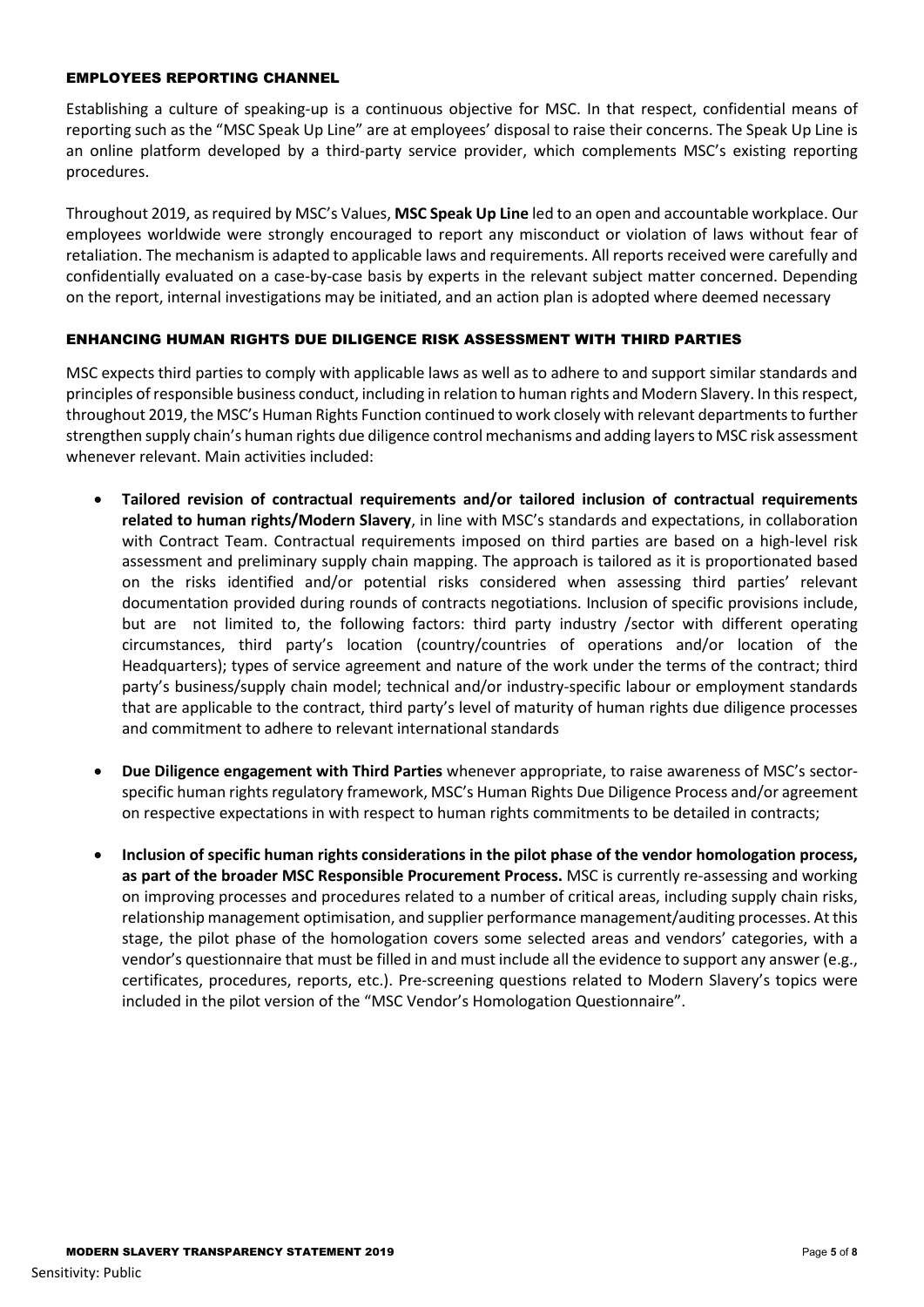#### MEASURING EFFECTIVENESS

MSC complies with and implements relevant standards and recommendations developed by the International Organization for Standardization  $(ISO)^2$  $(ISO)^2$  and recognised classifications societies. Whenever applicable, MSC complies with and considers relevant IFC Performance Standards on Social and Environmental Sustainability<sup>[3](#page-5-1)</sup> in its social and environmental risk management systems. Compliance with such applicable standards is assessed by external third parties. Additionally, MSC follows the **ISO 26000 Guidance on Social Responsibility<sup>4</sup>.** 

#### TRAINING

MSC focuses on employee's capacity-building and professional development. We therefore provide regular **training sessions** on specific modules on the MSC Code of Business Conduct to MSC's employees at MSC's Headquarters in Switzerland as well as within MSC Agencies. MSC's objective is to raise awareness of legal requirements that are relevant to each employee's daily work. Such trainings are tailormade to the shipping industry with illustrative examples and case studies.

### PROTECTING HUMAN RIGHTS OF SEAFARERS

#### COMPLIANCE WITH THE ILO MARITIME LABOUR CONVENTION, 2006 (MLC, 2006)

Being an international ocean carrier, MSC considers the protection of human rights of seafarers an integral part of its Human Rights Due Diligence process. In this respect, MSC fully supports and complies with and/or exceeds the standards as set forth in the ILO MLC, 2006 and its related applicable amendments, in the best interests of all concerned parties, including seafarers, ship managers, shipowners, crew supply countries, ports of calls and vessels' flag state administrations.

MSC also strictly complies with the terms and conditions of the applicable collective bargaining agreements negotiated by the International Transport Federation (ITF) on behalf of the seafarers. Repatriation, payment of wages and further social protection related to seafarers' well-being are guaranteed by insurance certificates for each vessel as required by the MLC, 2006 and are issued by insurance providers such as P&I Clubs. <sup>[5](#page-5-3)</sup>

#### **ILO MARITIME LABOUR CONVENTION, 2006: MINIMUM STANDARDS**

The MLC, 2006 encompasses all relevant standards of existing ILO maritime labour conventions and recommendations, as well as fundamental principles contained in core International Labour Conventions and the ILO 1998 Declaration on Fundamental Principles and Rights at Work. Minimum requirements and standards include:

- Minimum requirements for the seafarers to work onboard ships
- Conditions of employment
- Accommodation, recreational facilities, food, and catering
- Health protection, medical care, welfare, and social security protection
- Compliance and enforcement

<span id="page-5-0"></span>[<sup>2</sup>https://www.iso.org/home.html](https://www.iso.org/home.html)

<span id="page-5-1"></span><sup>3</sup> [https://www.ifc.org/wps/wcm/connect/topics\\_ext\\_content/ifc\\_external\\_corporate\\_site/sustainability-at-](https://www.ifc.org/wps/wcm/connect/topics_ext_content/ifc_external_corporate_site/sustainability-at-ifc/publications/publications_handbook_pps)

[ifc/publications/publications\\_handbook\\_pps](https://www.ifc.org/wps/wcm/connect/topics_ext_content/ifc_external_corporate_site/sustainability-at-ifc/publications/publications_handbook_pps)

<span id="page-5-2"></span><sup>4</sup> <https://www.iso.org/iso-26000-social-responsibility.html>

<span id="page-5-3"></span><sup>5</sup> "Each Club is an independent, not-for-profit mutual insurance association, composed by shipowners and charterer members playing a leading role in coordinating the response to, and management of maritime casualties as well as in providing coverage against third-party liabilities arising out of the use and operation of ships." Source[: https://www.igpandi.org/about](https://www.igpandi.org/about)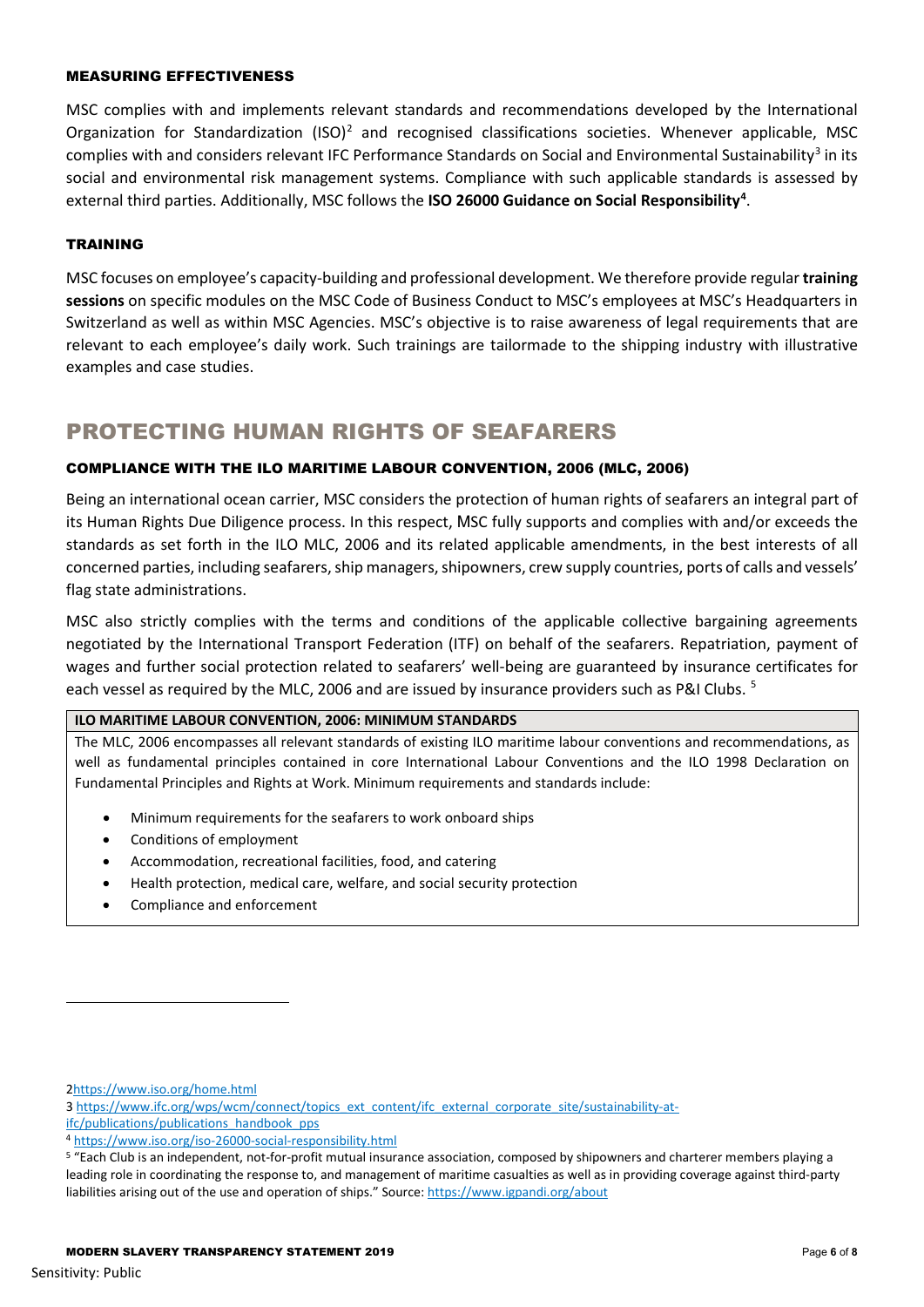#### MONITORING MECHANISMS, REPORTING CHANNELS AND TRAINING

Since 2012, MSC Shipmanagement has a **'Crew Welfare Department'** with a dedicated MLC Superintendent, responsible for monitoring compliance with the MLC, 2006 and for auditing vessels. The MLC Superintendent and the Technical Superintendents/Internal Fleet Auditors of MSC Shipmanagement conduct regular inspections on board. During these inspections and audits each crew member is also interviewed to verify the level of awareness of MSC Shipmanagement's policies and processes. All findings are reported directly to Senior Management for consideration and immediate corrective action, if appropriate.

Throughout 2019, MSC Shipmanagement continued to promote training activities and open communication through several reporting tools and platform such as the Speak-Up line. It also continued to monitor the effective implementation of applicable international standards, including those as set forth the MLC, 2006 on board ships, through:

- periodical audits on board ships
- individual interviews with crew members to understand their concerns/feedback
- follow-up and implementation of any gaps or areas of improvements as noted during audit/on-board inspection/third party inspections
- Biennial Crew Engagement Survey conducted by an independent party; the latest survey was completed in November 2019

The Department also continued to work closely with MSC Shipmanagement Technical, Safety and Quality, Crewing and Learning and Development Team to ensure that all corrective actions and findings related to compliance with the MLC, 2006 were addressed as a matter of priority.

#### AUDITS FROM THIRD PARTIES

Periodical verifications are carried out by relevant Flag State and Port State control authorities to ensure compliance on board ships. Crewing companies based in the labour supply countries need to undergo audit and verification by local governmental authorities and/or by third parties such as recognised classification societies. Respective Flag States and classifications societies conduct intermediate surveys (every two-three years) and renewal survey (every five years) of MSC ships to ensure proper compliance with the MLC, 2006. Port state inspectors further verify compliance during the routine and periodic port state control examinations at the ships' ports of call. The International Transport Workers' Federation (ITF) representatives also visit vessels randomly at various ports as part of their responsibility to monitor the effective implementation of the MLC requirements and standards.

# ADDRESSING EMERGING MODERN SLAVERY RISKS DURING COVID-19

Since the beginning of the global health crisis, despite the operational challenges, MSC remained committed to responsible business practices, in line with the standards set forth in its Code of Business Conduct. MSC also implemented emergency response continuity/contingency plans and robust health protection measures and safety protocols across its ships, infrastructure, and offices to prevent health risks to employees and their families. Such measures involve adapting to the evolving scenario and some of those still remain in place at the time of writing.

The world's seafarers are a category of workers among the hardest hit by the pandemic, with many working long stints at sea due to the closure of borders and other restrictions on the movement of people. MSC, through its Shipmanagement offices, has been working tirelessly to protect its seafarers' health, safety, and wellbeing, in line with the IMO Guidance and related protocols on the subject matters, as well as in cooperation with relevant authorities and other stakeholders. Main actions included:

• **Extension of MSC crew's contracts, ensuring the respect of agreed terms.** Additionally, in compliance with its Outbreak Management Plan, MSC Shipmanagement technical, safety and support teams have been